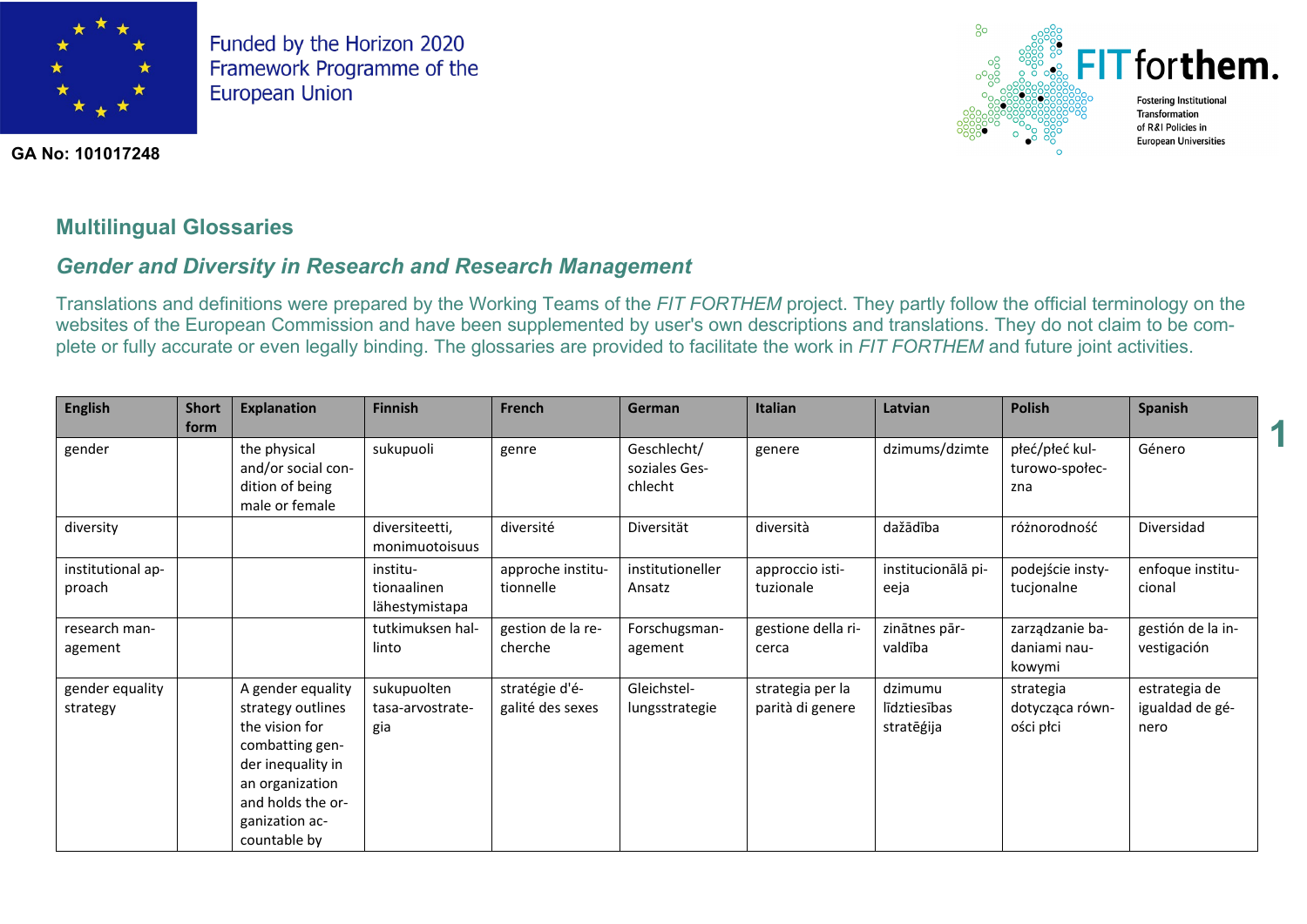

#### **GA No: 101017248**



**2**

**English Short form Explanation Finnish French German Italian Latvian Polish Spanish** setting measurable objectives for progress. national regulations kansalliset säädökset règlements nationaux nationale REgelungen regolamenti nazionali valsts tiesību akti  $\parallel$  przepisy krajowe  $\parallel$  regulaciones nacionales  $\frac{1}{1}$  counselling  $\frac{1}{1}$  the job or process of listening to someone and giving that person advice about their problems ohjaus Conseil/ accompagnement Beratung (auf der insitutionellen oder der individuellen Ebene) orientamento la padomdošana. konsultēšana doradztwo asesoramiento/ acompañamiento training and the contract of the coulutus formation substitution schulung, Weiterbildung formazione mācības, tālākizglītība szkolenie capacitación Gender Equality Plan tasa-arvosuunnitelma Plan d'égalité des sexes Gleichstellungsplan piano di uguaglianza di genere dzimumu līdztiesības plāns Plan Równości Płci Plan de igualdad de género eligibility criterion kelpoisuusvaatimus critère d'éligibilité Förderfähigkeitskriterium criterio di eleggibilità atbilstības kritēriji kryterium kwalifikacji criterio de elegibilidad gender imbalance sukupuolten välinen epätasapaino (useimmiten tapaa gender balance termiä, joka olisi tasapuolinen sukupuolijakauma) déséquilibre entre les sexes Geschlechterungleichheit disparità di genere dzimumu disbalanss brak równowagi płci desequilibrio de género implementation  $\vert$  toteutus  $\vert$  mise en œuvre Implementierung, Umsetzung implementazione i īstenošana i wdrożenie implementación discrimination diskriminaatio, syrjintä discrimination Diskriminierung discriminazione diskriminācija dyskryminacja discriminación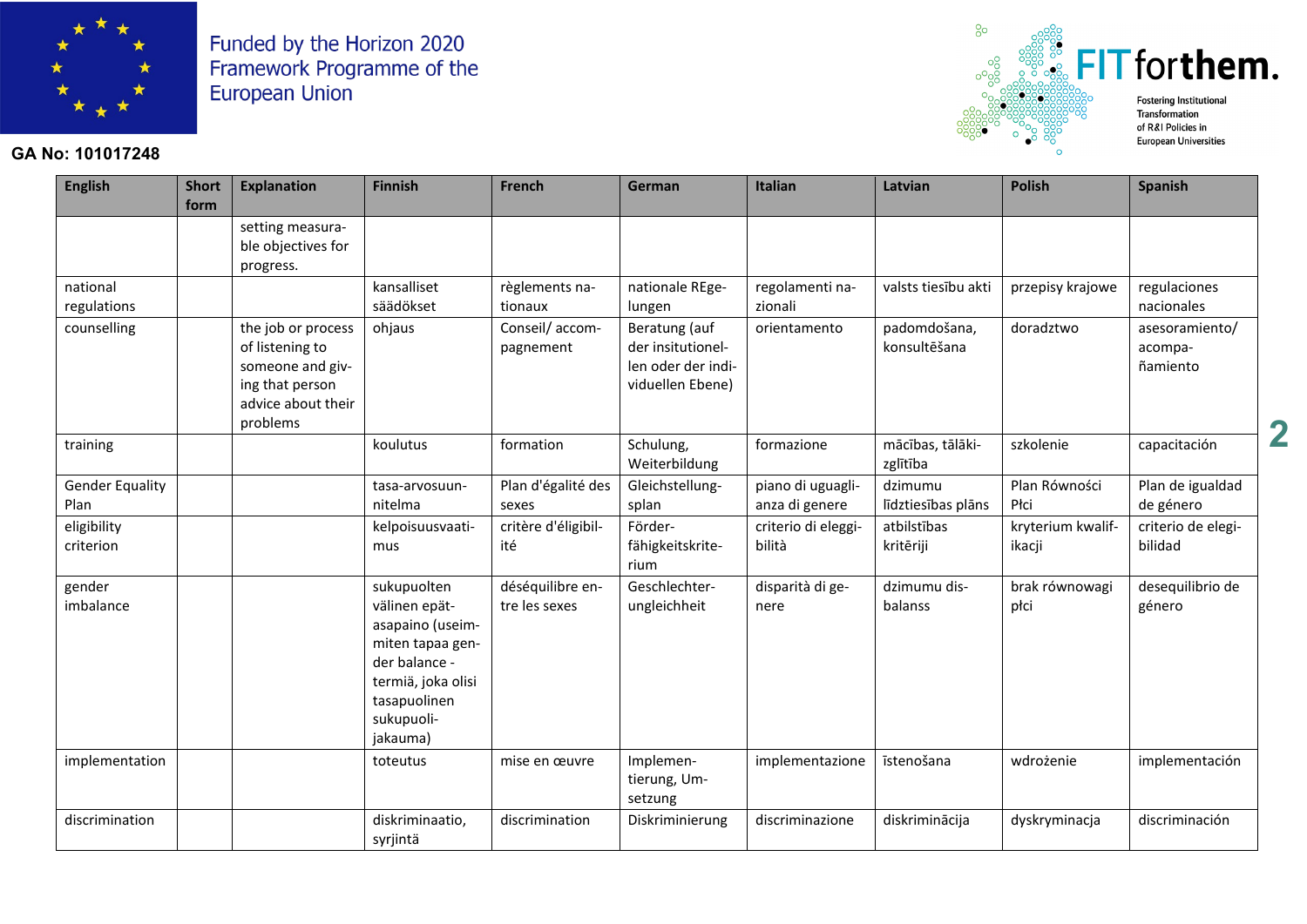

### GA No: 101017248



| <b>English</b>                           | <b>Short</b> | <b>Explanation</b>                                                                                                                                                                                                      | <b>Finnish</b>                            | <b>French</b>                                | German                                            | Italian                                          | Latvian                                                                             | <b>Polish</b>                                            | Spanish                              |
|------------------------------------------|--------------|-------------------------------------------------------------------------------------------------------------------------------------------------------------------------------------------------------------------------|-------------------------------------------|----------------------------------------------|---------------------------------------------------|--------------------------------------------------|-------------------------------------------------------------------------------------|----------------------------------------------------------|--------------------------------------|
|                                          | form         |                                                                                                                                                                                                                         |                                           |                                              |                                                   |                                                  |                                                                                     |                                                          |                                      |
| sexual                                   |              |                                                                                                                                                                                                                         | seksuaalinen                              | l'orientation sex-                           | sexuelle Orien-                                   | orientamento                                     | seksuālā ori-                                                                       | orientacja sek-                                          | orientación sex-                     |
| orientation                              |              |                                                                                                                                                                                                                         | suuntautuminen                            | uelle                                        | tierung                                           | sessuale                                         | entācija                                                                            | sualna                                                   | ual                                  |
| ethnicity                                |              |                                                                                                                                                                                                                         | etnisyys                                  | origine ethnique                             | ethnische<br>Zugehörigkeit                        | origine etnica                                   | etniskā izcelsme                                                                    | etniczność                                               | etnia                                |
| disability                               |              |                                                                                                                                                                                                                         | vamma                                     | handicap/inca-<br>pacité                     | Menschen mit<br>Behinderung                       | disabilità                                       | invaliditāte,<br>īpašās vajadzības                                                  | niepełnosprawn-<br>ość                                   | discapacidad                         |
| crosscutting<br>principle                |              | Refers to cooper-<br>ation toward<br>common objec-<br>tives over the<br>short and long<br>term, even when<br>the participants<br>come from many<br>different organi-<br>zations with di-<br>verse operating<br>cultures | läpileikkaava per-<br>iaate               | principe trans-<br>versal/ fonda-<br>mental  | bereichsüber-<br>greifendes Prin-<br>zip          | principio trasver-<br>sale                       | transversāls prin-<br>cips                                                          | zasada działań<br>horyzontal-<br>nych/przekro-<br>jowych | principio trans-<br>versal           |
| socio-economic<br>inequalities           |              |                                                                                                                                                                                                                         | sosio-ekonomi-<br>nen epätasa-arvo        | inégalités socio-<br>économiques             | sozio-<br>ökonomische Un-<br>gleicheiten          | diseguaglianze<br>socio-econom-<br>iche          | sociāl-<br>ekonomiskā<br>nevienlīdzība                                              | nierówności<br>społeczno-<br>ekonomiczne                 | desigualdades<br>socioeconómicas     |
| sustainable in-<br>stitutional<br>change |              |                                                                                                                                                                                                                         | kestävä institu-<br>tionaalinen<br>muutos | un changement<br>institutionnel du-<br>rable | nachhaltiger in-<br>stitutioneller<br>Wandel      | cambiamento is-<br>tituzionale sos-<br>tenibilie | ilgtspējīgas in-<br>stitucionālas pār-<br>mainas                                    | trwała zmiana in-<br>stytucjonalna                       | cambio instituci-<br>onal sostenible |
| women's<br>empowerment                   |              |                                                                                                                                                                                                                         | naisten voimaan-<br>tuminen               | l'émancipation<br>des femmes                 | Stärkung von<br>Frauen in ihrer<br>Handlungsmacht | emancipazione<br>delle donne                     | pilnvērtīgu ies-<br>pēju<br>nodrošināšana<br>sievietēm,<br>sieviešu līdz-<br>dalība | wzmocnienie<br>pozycji kobiet                            | empoderamiento<br>de las mujeres     |
| <i>inclusiveness</i>                     |              | the practice or<br>policy of provid-<br>ing equal access                                                                                                                                                                | osallistaminen,<br>osallisuus             | inclusivité                                  | Inklusion                                         | inclusività                                      | iekļaušana                                                                          | inkluzywność                                             | inclusividad                         |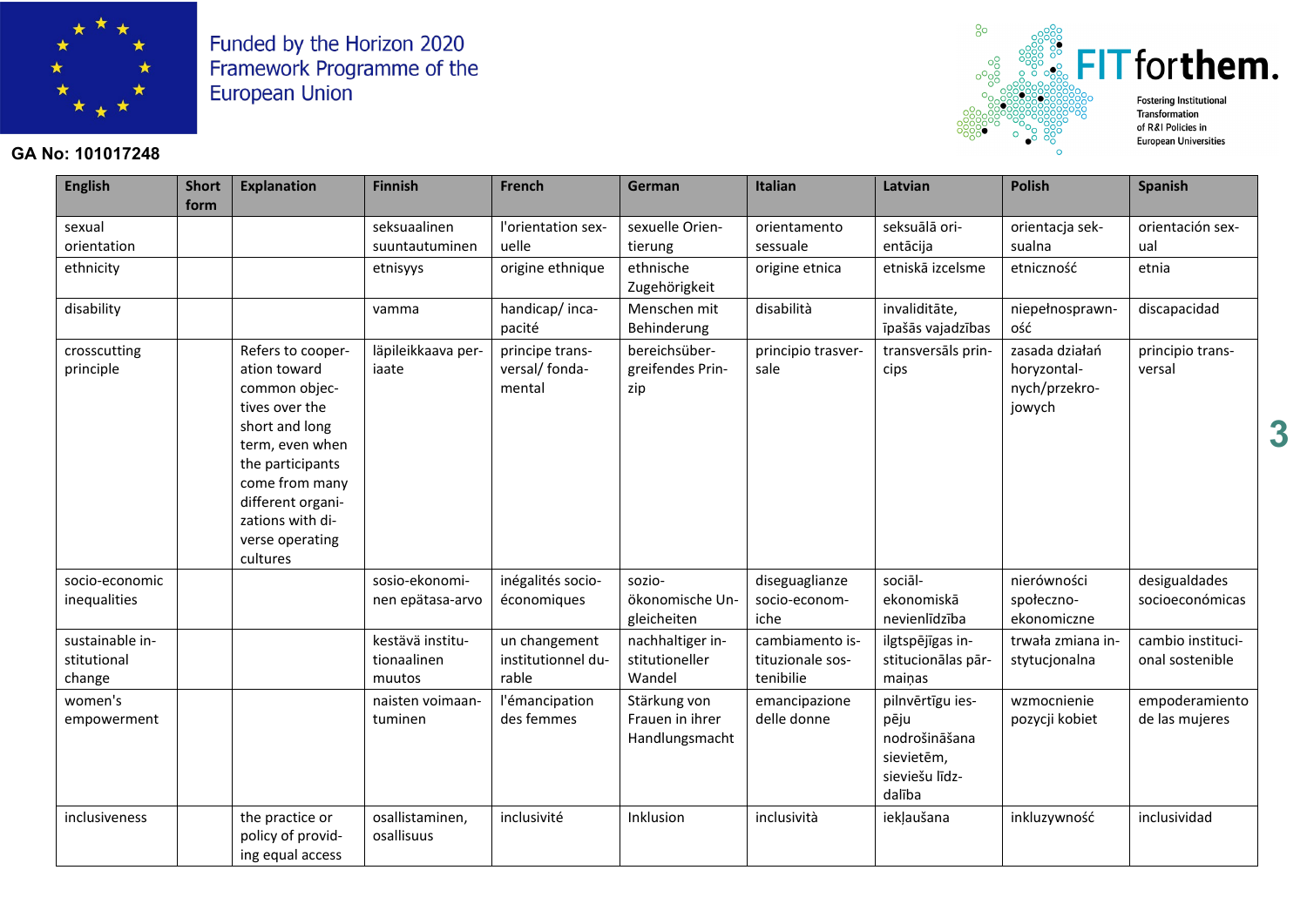

#### GA No: 101017248



| <b>English</b>          | <b>Short</b><br>form | <b>Explanation</b>                                                                                                                                                                                                         | <b>Finnish</b>                    | French                         | German                     | Italian                        | Latvian                      | <b>Polish</b>                             | <b>Spanish</b>            |
|-------------------------|----------------------|----------------------------------------------------------------------------------------------------------------------------------------------------------------------------------------------------------------------------|-----------------------------------|--------------------------------|----------------------------|--------------------------------|------------------------------|-------------------------------------------|---------------------------|
|                         |                      | to opportunities<br>and resources for<br>people who might<br>otherwise be ex-<br>cluded or margin-<br>alized, such as<br>those having<br>physical or mental<br>disabilities or be-<br>longing to other<br>minority groups. |                                   |                                |                            |                                |                              |                                           |                           |
| requirement             |                      |                                                                                                                                                                                                                            | vaatimus,<br>edellytys            | condition néces-<br>saire      | Anforderung/Be-<br>darf    | requisito                      | prasības                     | wymóg                                     | requisito                 |
| promote                 |                      |                                                                                                                                                                                                                            | edistää                           | promouvoir                     | fördern                    | promuovere                     | veicināt                     | promować                                  | promover                  |
| cultural change         |                      | Culture change is<br>a term used in<br>public policy mak-<br>ing that empha-<br>sizes the influ-<br>ence of cultural<br>capital on individ-<br>ual and commu-<br>nity behavior                                             | kulttuurinen<br>muutos            | changement cul-<br>turel       | Kulturwandel               | cambiamento<br>culturale       | kultūras maiņa               | zmiana kultur-<br>owa                     | cambio cultural           |
| institutional<br>change |                      | institutional<br>change is accu-<br>mulation of many<br>small changes ra-<br>ther than occa-<br>sional. large<br>changes                                                                                                   | institu-<br>tionaalinen<br>muutos | changement in-<br>stitutionnel | institutioneller<br>Wandel | cambiamento is-<br>tituzionale | institucionālās<br>pārmaiņas | zmiana instytuc-<br>jonalna               | cambio instituci-<br>onal |
| dedicated<br>resources  |                      |                                                                                                                                                                                                                            | varatut resurssit                 | ressources dé-<br>diées        | zugeordnete<br>Ressourcen  | risorse dedicate               | veltītie resursi             | zasoby<br>przenaczone na<br>konkretny cel | recursos dedica-<br>dos   |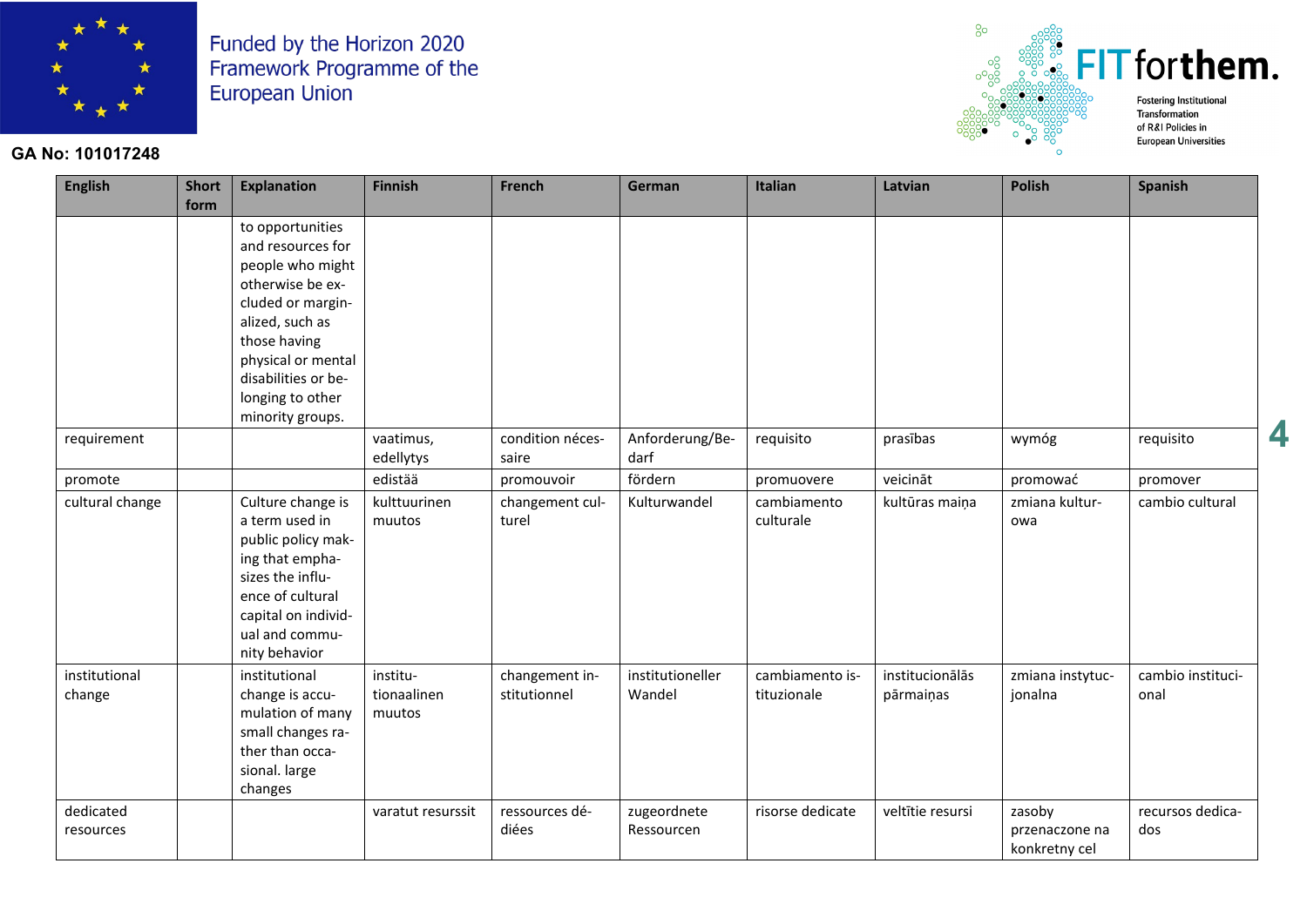

### **GA No: 101017248**



| <b>English</b>               | <b>Short</b><br>form | <b>Explanation</b>                                                                                                                                                                                                                                 | <b>Finnish</b>                                                         | <b>French</b>                     | German                                                         | Italian                                      | Latvian                                      | <b>Polish</b>                                      | <b>Spanish</b>                               |
|------------------------------|----------------------|----------------------------------------------------------------------------------------------------------------------------------------------------------------------------------------------------------------------------------------------------|------------------------------------------------------------------------|-----------------------------------|----------------------------------------------------------------|----------------------------------------------|----------------------------------------------|----------------------------------------------------|----------------------------------------------|
| data collection              |                      |                                                                                                                                                                                                                                                    | tiedonkeruu                                                            | collecte de don-<br>nées          | Datenerfassung,<br>Datenerhebung,<br>Datensammlung             | raccolta dei dati                            | datu kopa                                    | gromadzenie<br>danych                              | recopilación de<br>datos                     |
| indicators                   |                      |                                                                                                                                                                                                                                                    | indikaattori                                                           | indicateurs                       | Indikatoren                                                    | indicatori                                   | indikatori,<br>rādītāji                      | wskaźniki                                          | indicadores                                  |
| awareness-<br>raising        |                      | process that<br>seeks to inform<br>and educate peo-<br>ple about a topic<br>or issue with the<br>intention of influ-<br>encing their atti-<br>tudes, behaviours<br>and beliefs to-<br>wards the<br>achievement of a<br>defined purpose<br>or goal. | tietoisuuden<br>lisääminen                                             | sensibilisation                   | Sensibilisierung,<br>Bewusstseins-<br>bildung                  | crescita della<br>consapevolezza             | izpratnes/in-<br>formētības ve-<br>icināšana | podnoszenie świ-<br>adomości                       | sensibilización                              |
| unconscious<br>gender biases |                      |                                                                                                                                                                                                                                                    | tiedostamaton<br>sukupuoleen pe-<br>rustuva eriar-<br>voisuus/syrjintä | préjugés sexistes<br>inconscients | unbewusste<br>(gender-<br>spezifische)<br>Vorurteile           | pregiudizi di ge-<br>nere incon-<br>sapevoli | neapzināti aiz-<br>spriedumi pret<br>dzimumu | nieuświadomi-<br>one uprzedzenia<br>dotyczące płci | prejuicios de gé-<br>nero inconscien-<br>tes |
| decision makers              |                      |                                                                                                                                                                                                                                                    | päätöksentekijät                                                       | dirigeants                        | Entschei-<br>dungsträger                                       | decisori                                     | lēmuma<br>pieņēmēji                          | decydenci/decyd<br>entki                           | ejecutivos                                   |
| leadership                   |                      |                                                                                                                                                                                                                                                    | johto                                                                  | leadership/di-<br>rection         | Leitung, Führung                                               | guida                                        | līderība                                     | przywództwo                                        | liderazgo                                    |
| recruitment                  |                      |                                                                                                                                                                                                                                                    | rekrytointi                                                            | recrutement                       | Rekrutierung,<br>Anwerbung, Ein-<br>stellung                   | reclutamento                                 | rekrutēšana                                  | rekrutacja                                         | reclutamiento                                |
| career<br>progression        |                      |                                                                                                                                                                                                                                                    | urakehitys                                                             | évolution de car-<br>rière        | berufliche<br>Weiterentwick-<br>lung, Karri-<br>ereentwicklung | promozione di<br>carriera                    | karjeras pro-<br>gresija                     | rozwój kariery                                     | desarrollo de car-<br>rera                   |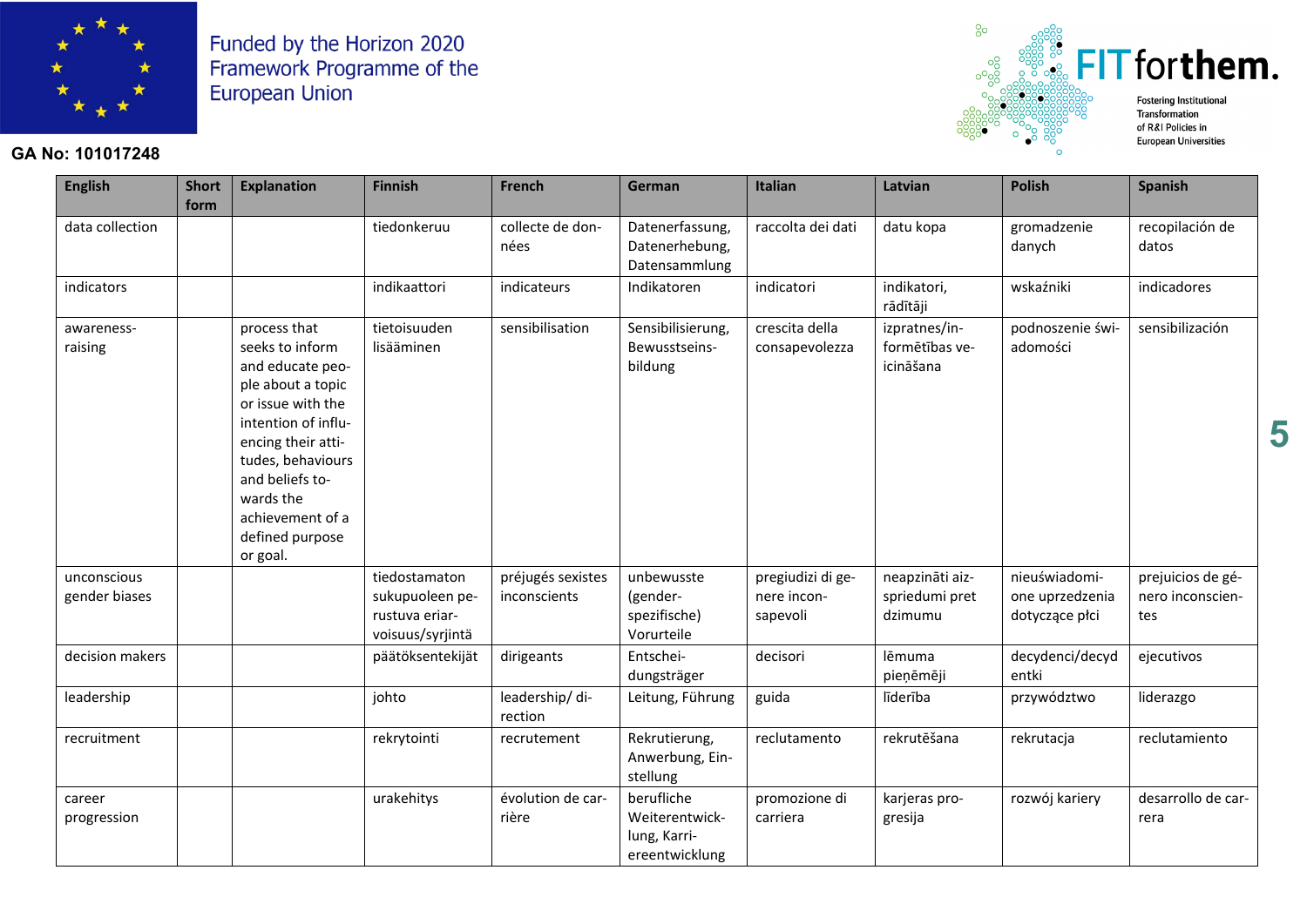

### **GA No: 101017248**



 $^{8}$ 

**Fostering Institutional European Universities** 

| <b>English</b>                        | <b>Short</b><br>form | <b>Explanation</b>                                                                             | <b>Finnish</b>                           | <b>French</b>                                | German                                        | Italian                                   | Latvian                                 | <b>Polish</b>                       | <b>Spanish</b>                      |
|---------------------------------------|----------------------|------------------------------------------------------------------------------------------------|------------------------------------------|----------------------------------------------|-----------------------------------------------|-------------------------------------------|-----------------------------------------|-------------------------------------|-------------------------------------|
| gender-based<br>violence              |                      |                                                                                                | sukupuolittunut<br>väkivalta             | violence sexiste                             | geschlechterbe-<br>zogene Gewalt              | violenza basata<br>sul genere             | dzimumā balstīta<br>vardarbība          | przemoc<br>motywowana<br>płcią      | la violencia de<br>género           |
| sexual<br>harassment                  |                      |                                                                                                | seksuaalinen<br>häirintä                 | le harcèlement<br>sexuel                     | sexuelle Be-<br>lästigung                     | molestie sessuali                         | seksuāla uz-<br>mākšanās                | wykorzystywanie<br>seksualne        | acoso sexual                        |
| internal audit                        |                      |                                                                                                | sisäinen auditio                         | audit interne                                | interne An-<br>hörung                         | verifica interna                          | iekšējais audits                        | audyt<br>wewnętrzny                 | auditoría interna                   |
| existing policies                     |                      |                                                                                                | olemassaolevat<br>käytännöt              | politiques ex-<br>istantes/ac-<br>tuelles    | existierende<br>Richtlinien                   | politiche esis-<br>tenti                  | pastāvošā poli-<br>tika                 | obowiązujące<br>zasady              | políticas ex-<br>istentes           |
| best practices                        |                      |                                                                                                | parhaat<br>käytännöt                     | meilleures pra-<br>tiques                    | bewährte Prak-<br>tiken/ best prac-<br>tices  | buone pratiche                            | labā prakse                             | najlepsze prak-<br>tyki             | mejores prácti-<br>cas              |
| structural barri-<br>ers              |                      | Systemic institu-<br>tional and/or po-<br>litical barriers that<br>maintain inequi-<br>ties    | rakenteelliset es-<br>teet               | barrières struc-<br>turelles                 | strukturelle Bar-<br>rieren                   | barriere strut-<br>turali                 | strukturālas bar-<br>jeras              | bariery<br>strukturalne             | barreras estruc-<br>turales         |
| under-repre-<br>sented                |                      |                                                                                                | aliedustettu                             | sous-<br>représenté(e)s                      | unterrepräsen-<br>tiert                       | sotto-rap-<br>presentati                  | nepietiekama<br>pārstāvība              | niedostatecznie<br>reprezentowany   | subrepresentado                     |
| gender-equal<br>Europe                |                      |                                                                                                | tasa-arvoinen Eu-<br>rooppa              | Europe de l'éga-<br>lité des sexes           | ges-<br>chlechtergerech-<br>tes Europa        | Europa con pa-<br>rità di genere          | dzi-<br>mumlīdztiesīga<br>Eiropa        | Europa równości<br>płci             |                                     |
| Sustainable De-<br>velopment<br>Goals |                      |                                                                                                | kestävän ke-<br>hityksen tavoit-<br>teet | Objectifs de dé-<br>veloppement du-<br>rable |                                               | obiettivi di<br>sviluppo sos-<br>tenibile | Ilgtspējīgas<br>attīstības mērķi        | Cele Zrówn-<br>oważonego<br>Rozwoju | Metas de desar-<br>rollo sostenible |
| gender gaps                           |                      | Inequalities be-<br>tween men and<br>women in certain<br>areas, especially<br>legal and social | sukupuolten<br>välinen ero               | disparités entre<br>les sexes                | gender gap/ Ges-<br>chlechterunter-<br>schied | barriere di ge-<br>nere                   | pastāvošā dzi-<br>mumu<br>nevienlīdzība | różnice ze<br>względu na płeć       | brechas de gé-<br>nero              |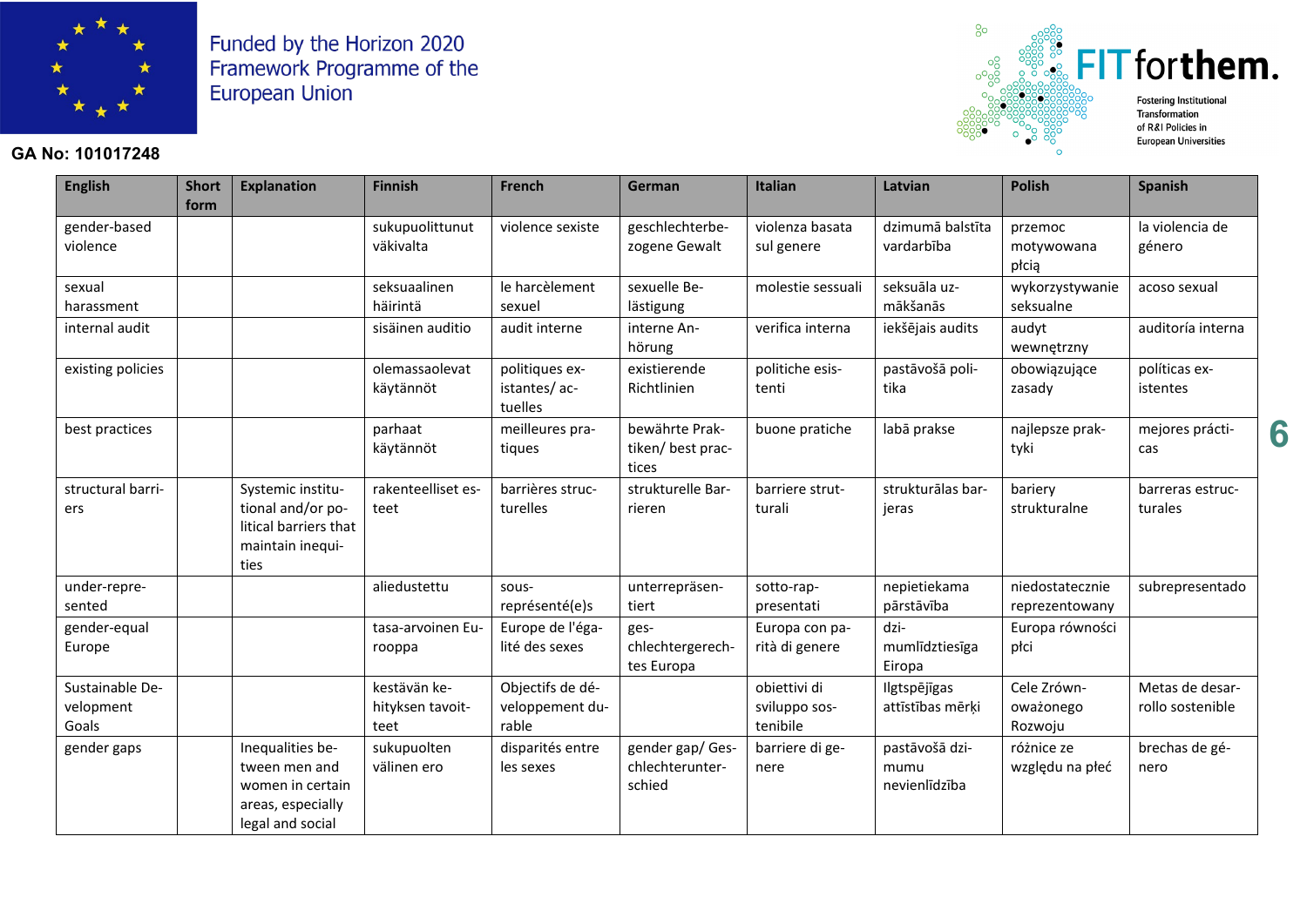

### **GA No: 101017248**



**European Universities** 

| <b>English</b>            | <b>Short</b><br>form | <b>Explanation</b>                                                                                                                                                                                       | <b>Finnish</b>                                                                                                                                        | <b>French</b>                                 | German                                                                                                                                                                                                                                                                               | <b>Italian</b>                                    | Latvian                                                 | <b>Polish</b>                                           | <b>Spanish</b>                                  |
|---------------------------|----------------------|----------------------------------------------------------------------------------------------------------------------------------------------------------------------------------------------------------|-------------------------------------------------------------------------------------------------------------------------------------------------------|-----------------------------------------------|--------------------------------------------------------------------------------------------------------------------------------------------------------------------------------------------------------------------------------------------------------------------------------------|---------------------------------------------------|---------------------------------------------------------|---------------------------------------------------------|-------------------------------------------------|
| gender pay gap            |                      | the average dif-<br>ference between<br>the remuneration<br>for men and<br>women who are<br>working                                                                                                       | sukupuolten<br>välinen palk-<br>kaero                                                                                                                 | écart de rémuné-<br>ration entre les<br>sexes | gender pay gap/<br>geschlechterspe-<br>zifisches Lohnge-<br>fälle                                                                                                                                                                                                                    | disparità di<br>retribuzione in<br>base al genere | dzimumu darba<br>samaksas<br>atšķirības                 | zróżnicowanie<br>wynagrodzenia<br>ze względu na<br>płeć | brecha salarial de<br>género                    |
| gender main-<br>streaming |                      | including a gen-<br>der perspective in<br>all policy areas, at<br>all levels and at all<br>stages of policy-<br>making                                                                                   | Käännös<br>kontekstista riip-<br>puen:<br>sukupuolinäköko<br>htien valtavirtais-<br>taminen tai<br>sukupuolten<br>tasa-arvon valta-<br>virtaistaminen | intégration du<br>genre                       | gender<br>mainstreaming<br>(definition in<br>German: "Ver-<br>pflichtung, bei al-<br>len Entscheidun-<br>gen und der Ge-<br>staltung von Pro-<br>zessen und<br>Strukturen die<br>unterschiedli-<br>chen Auswirkun-<br>gen auf Männer<br>und Frauen in<br>den Blick zu neh-<br>men.") | prospettiva di ge-<br>nere                        | vispārēja dzi-<br>mumu<br>vienlīdzības<br>nodrošināšana | uwzględnianie<br>problematyki płci                      | incorporación de<br>la perspectiva de<br>género |
| advancement of<br>women   |                      | promote and sup-<br>port strategies to<br>encourage and<br>promote career<br>progression into<br>leadership, senior<br>executive and<br>management po-<br>sitions for women<br>from all back-<br>grounds | naisten aseman<br>parantaminen                                                                                                                        | la promotion des<br>femmes                    | Karriereförder-<br>ung für Frauen                                                                                                                                                                                                                                                    | avanzamento<br>delle donne                        | sieviešu karjeras<br>virzība                            | awans kobiet                                            | ascenso de la<br>mujer                          |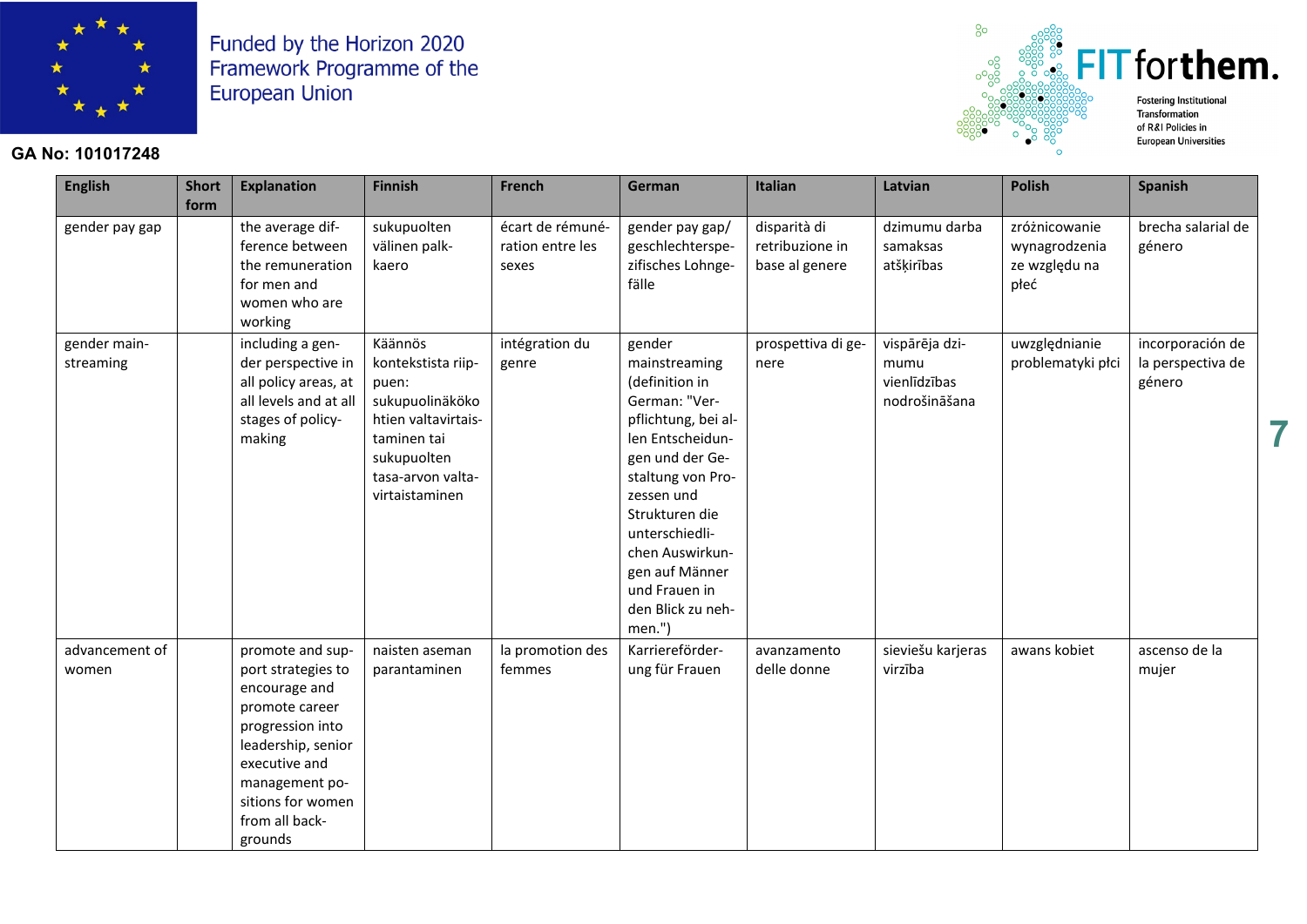

# $\frac{33}{328}$  FIT for them. **Fostering Institutional**

 $^{8}$ 

Transformation of R&I Policies in **European Universities** 

**8**

#### **GA No: 101017248**

| <b>English</b>                 | <b>Short</b><br>form | <b>Explanation</b>                                                                                                                                                                                     | <b>Finnish</b>                                                                                                              | French                                                           | German                                  | Italian                                       | Latvian                                                    | <b>Polish</b>                                          | Spanish                                |
|--------------------------------|----------------------|--------------------------------------------------------------------------------------------------------------------------------------------------------------------------------------------------------|-----------------------------------------------------------------------------------------------------------------------------|------------------------------------------------------------------|-----------------------------------------|-----------------------------------------------|------------------------------------------------------------|--------------------------------------------------------|----------------------------------------|
| work-life bal-<br>ance         |                      |                                                                                                                                                                                                        | työn ja yksity-<br>iselämän<br>tasapaino                                                                                    | l'équilibre entre<br>vie professi-<br>onnelle et vie pri-<br>vée | Work-Life-Bal-<br>ance                  | conciliazione tra<br>vita e lavoro            | darba-privātās<br>dzīves līdzsvars                         | równowaga<br>między życiem<br>zawodowym a<br>prywatnym | equilibrio tra-<br>bajo-vida           |
| equal treatment<br>legislation |                      |                                                                                                                                                                                                        | Käännös<br>kontekstista riip-<br>puen: tasa-arvo-<br>lainsäädäntö tai<br>yhdenvertaista<br>kohtelua koskeva<br>lainsäädäntö | la législation sur<br>l'égalité de<br>traitement                 | Gleichbehand-<br>lungsgesetzge-<br>bung | legislazione di<br>parità di tratta-<br>mento | vienlīdzīgas at-<br>tieksmes<br>tiesiskais regu-<br>lējums | prawodawstwo<br>dotyczace ró-<br>wnego<br>traktowania  | legislación sobre<br>igualdad de trato |
| ambiguity                      |                      | the fact of some-<br>thing having more<br>than one possible<br>meaning and<br>therefore possibly<br>causing confusion                                                                                  | monitulk-<br>intaisuus                                                                                                      | ambigüité                                                        | Ambiguität                              | ?                                             | neskaidrība                                                | dwuznaczność                                           | ambigüedad                             |
| equal opportu-<br>nitites      |                      | the idea that men<br>and women, peo-<br>ple of different<br>races, religions,<br>etc. should all be<br>treated fairly and<br>have the same<br>opportunities, es-<br>pecially relating<br>to employment | yhdenvertaiset<br>mahdollisuudet                                                                                            | égalité des<br>chances                                           | Chancengleich-<br>heit                  | pari opportunità                              | vienlīdzīgas ies-<br>pējas                                 | równe szanse                                           | igualdad de<br>oportunidades           |
| gender studies                 |                      | interdisciplinary<br>field that focuses<br>on the complex<br>interaction of<br>gender with other<br>identity markers                                                                                   | sukupuolentutki-<br>mus                                                                                                     | les études de<br>genre                                           | <b>Gender Studies</b>                   | studi di genere                               | dzimtes studijas                                           | gender stud-<br>ies/studia gen-<br>derowe              | estudios de gé-<br>nero                |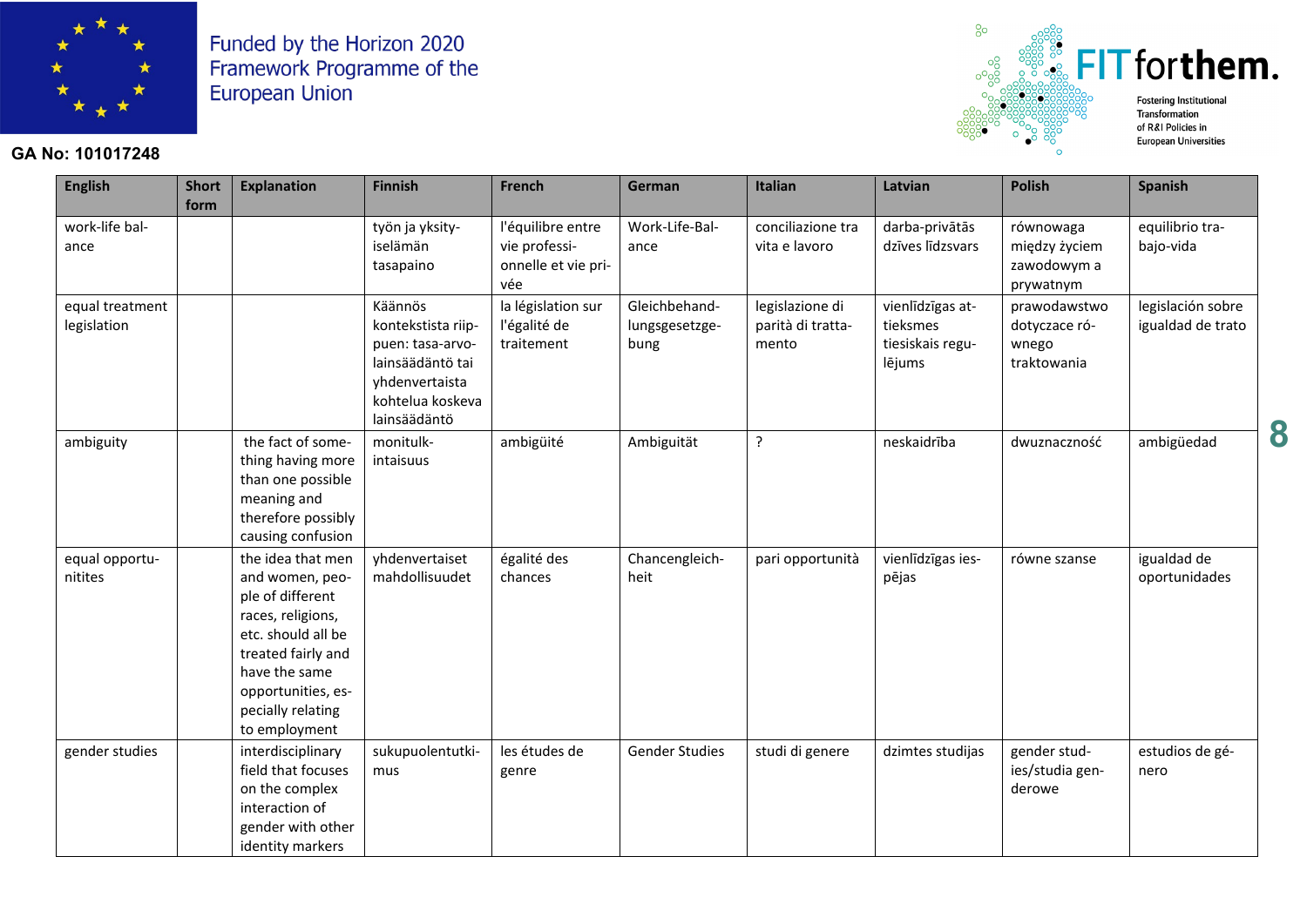

### **GA No: 101017248**



| <b>English</b>                   | <b>Short</b><br>form | <b>Explanation</b>                                                                                                                                                                         | <b>Finnish</b>                                                                                                                                                                                            | French                                     | German                                                             | <b>Italian</b>                              | Latvian                           | <b>Polish</b>                         | <b>Spanish</b>                                 |
|----------------------------------|----------------------|--------------------------------------------------------------------------------------------------------------------------------------------------------------------------------------------|-----------------------------------------------------------------------------------------------------------------------------------------------------------------------------------------------------------|--------------------------------------------|--------------------------------------------------------------------|---------------------------------------------|-----------------------------------|---------------------------------------|------------------------------------------------|
|                                  |                      | such as race, eth-<br>nicity, sexuality,<br>nation, and reli-<br>gion.                                                                                                                     |                                                                                                                                                                                                           |                                            |                                                                    |                                             |                                   |                                       |                                                |
| equal opportu-<br>nities officer |                      | Equal opportuni-<br>ties officers de-<br>velop and imple-<br>ment policies to<br>promote equal<br>opportunities in<br>the workplace                                                        | Tasa-arvo tai<br>yhden-<br>vertaisuusvastaa-<br>vat työpaikoilla                                                                                                                                          | responsable de<br>l'égalité des<br>chances | Gleichstellungs-<br>beauftrage/<br>Gleichstellungs-<br>beauftrager | responsabile<br>delle pari oppor-<br>tunità | vienlīdzīgu ies-<br>pēju pārraugs | urzędnik/urzędni<br>czka ds. równości | responsable de<br>igualdad de<br>oportunidades |
| inclusion                        |                      |                                                                                                                                                                                            | inkluusio                                                                                                                                                                                                 | intégration                                | Inklusion                                                          | inclusione                                  | iekļaušana                        | włączenie                             | inclusión                                      |
| <b>LGBTIQ</b>                    |                      | People who have<br>identified them-<br>selves as lesbian,<br>gay, bisexual,<br>transgender, in-<br>tersex, or ques-<br>tioning                                                             | LHBTIQ tai<br>HLBTIQ- kir-<br>jainyhdistelmillä<br>viitataan sekä<br>seksuaali- että<br>sukupuolivähem-<br>mistöihin: lesbot,<br>homot, bi-ihmi-<br>set, transihmiset,<br>intersukupuoliset<br>ja queerit |                                            | <b>LGBTIQ</b>                                                      | <b>LGBTIQ</b>                               | <b>LGBTIQ</b>                     | <b>LGBTIQ</b>                         | <b>LGBTIQ</b>                                  |
| migration back-<br>ground        |                      | The country with<br>which a person<br>has the closest<br>ties, based on<br>his/her parents'<br>country of birth<br>or his/her own<br>country of birth.<br>The migration<br>background of a | siirtolaistausta,<br>maahanmuut-<br>tajatausta                                                                                                                                                            | origine mi-<br>gratoire                    | Migra-<br>tionserfahrung                                           | contesto di mi-<br>grazione                 | migrācijas fons                   | migranckie<br>pochodzenie             | antecedentes mi-<br>gratorios                  |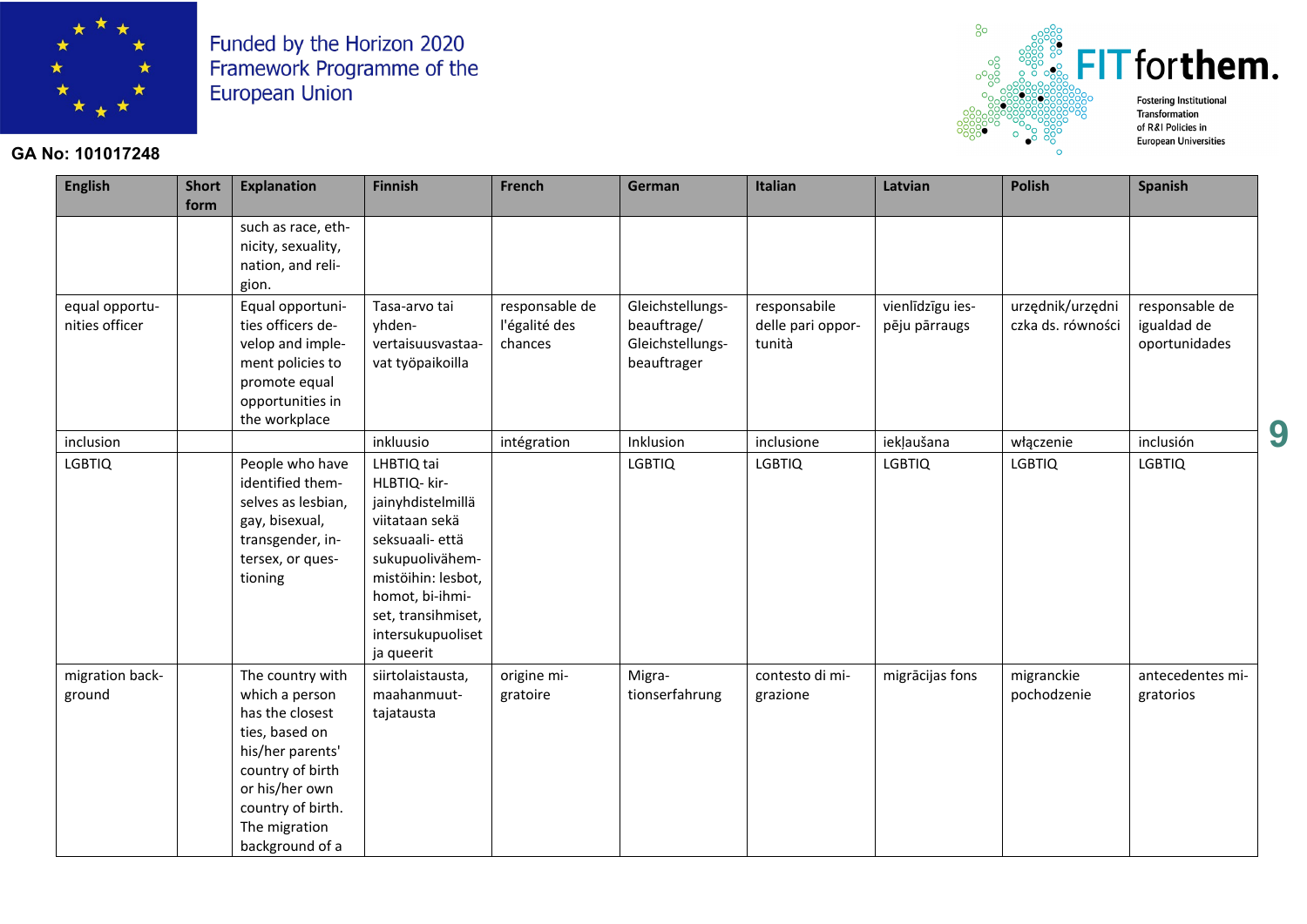

### **GA No: 101017248**



**European Universities** 

| <b>English</b> | <b>Short</b><br>form | <b>Explanation</b>                                                                                                                             | <b>Finnish</b>                                                                                                                                                                                 | French         | German                                     | Italian     | Latvian                                         | <b>Polish</b> | <b>Spanish</b> |    |
|----------------|----------------------|------------------------------------------------------------------------------------------------------------------------------------------------|------------------------------------------------------------------------------------------------------------------------------------------------------------------------------------------------|----------------|--------------------------------------------|-------------|-------------------------------------------------|---------------|----------------|----|
|                |                      | person with a<br>first-generation<br>migration back-<br>ground is defined<br>as his or her<br>country of birth.                                |                                                                                                                                                                                                |                |                                            |             |                                                 |               |                |    |
| queer          |                      | Queer is an um-<br>brella term for<br>sexual and gender<br>minorities who<br>are not hetero-<br>sexual or are not<br>cisgender.                | queer (ei yleensä<br>käännetä) - viit-<br>taa<br>akateemiseen<br>tutkimussuun-<br>taukseen, identi-<br>teettin sekä<br>käsitykseen<br>sukupuolen ja<br>sesuaalisuuden<br>monianaisuud-<br>esta | homosexuel(le) | queer                                      | queer       | homoseksuāls                                    | queer         | queer          | 10 |
| prejudice      |                      | an opinion<br>against a group or<br>an individual<br>based on insuffi-<br>cient facts and<br>usually unfavour-<br>able and/or intol-<br>erant. | ennakkoluulo                                                                                                                                                                                   | préjugé        | Vorurteil                                  | pregiudizio | kaitējums, ie-<br>robežojums, aiz-<br>spriedums | uprzedzenie   | perjudicar     |    |
| xenophobia     |                      | Attitudes, preju-<br>dices and behav-<br>iour that reject,<br>exclude and often<br>vilify persons,<br>based on the per-<br>ception that they   | ksenofobia eli<br>vieraita ihmisiä<br>kohtaan tun-<br>netto kammo,<br>muukalaispelko                                                                                                           | xénophobie     | Fremdenfeind-<br>lichkeit/ Xeno-<br>phobie | xenofobia   | ksenofobija                                     | ksenofobia    | xenofobia      |    |